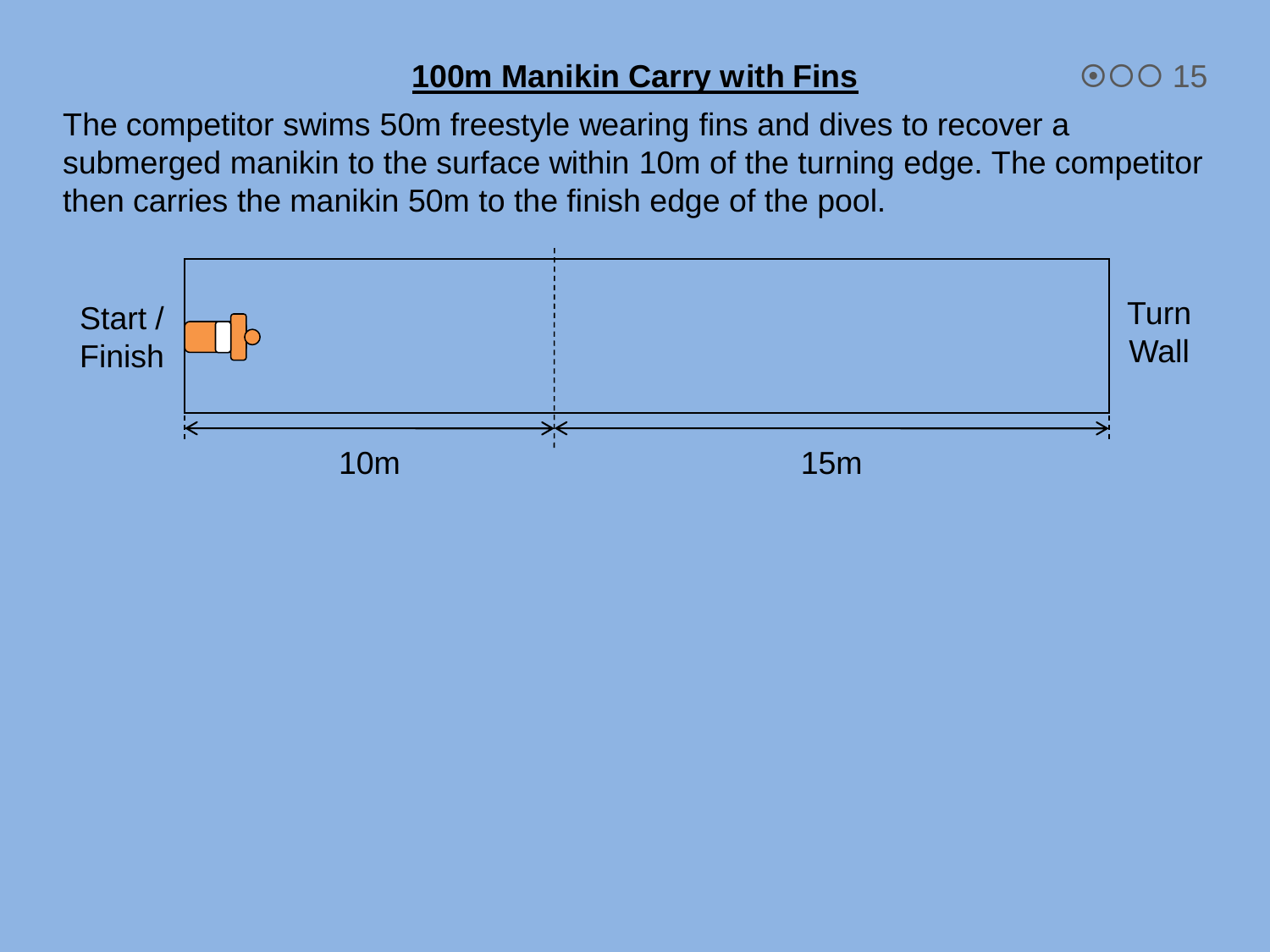#### **Overview**

This event is essentially the same as the manikin carry without fins, although some modifications to the basic technique are required because of the fins.

### The Pickup

During the manikin pickup you need to be especially careful to tuck your feet in – if you get it wrong, the increased drag caused by your fins will slow you down considerably.

Turn with your back to the wall...

...tuck your knees up to your chest...

...and keep your feet together.

Your heels will lead the blades of your fins through the turn, decreasing drag.